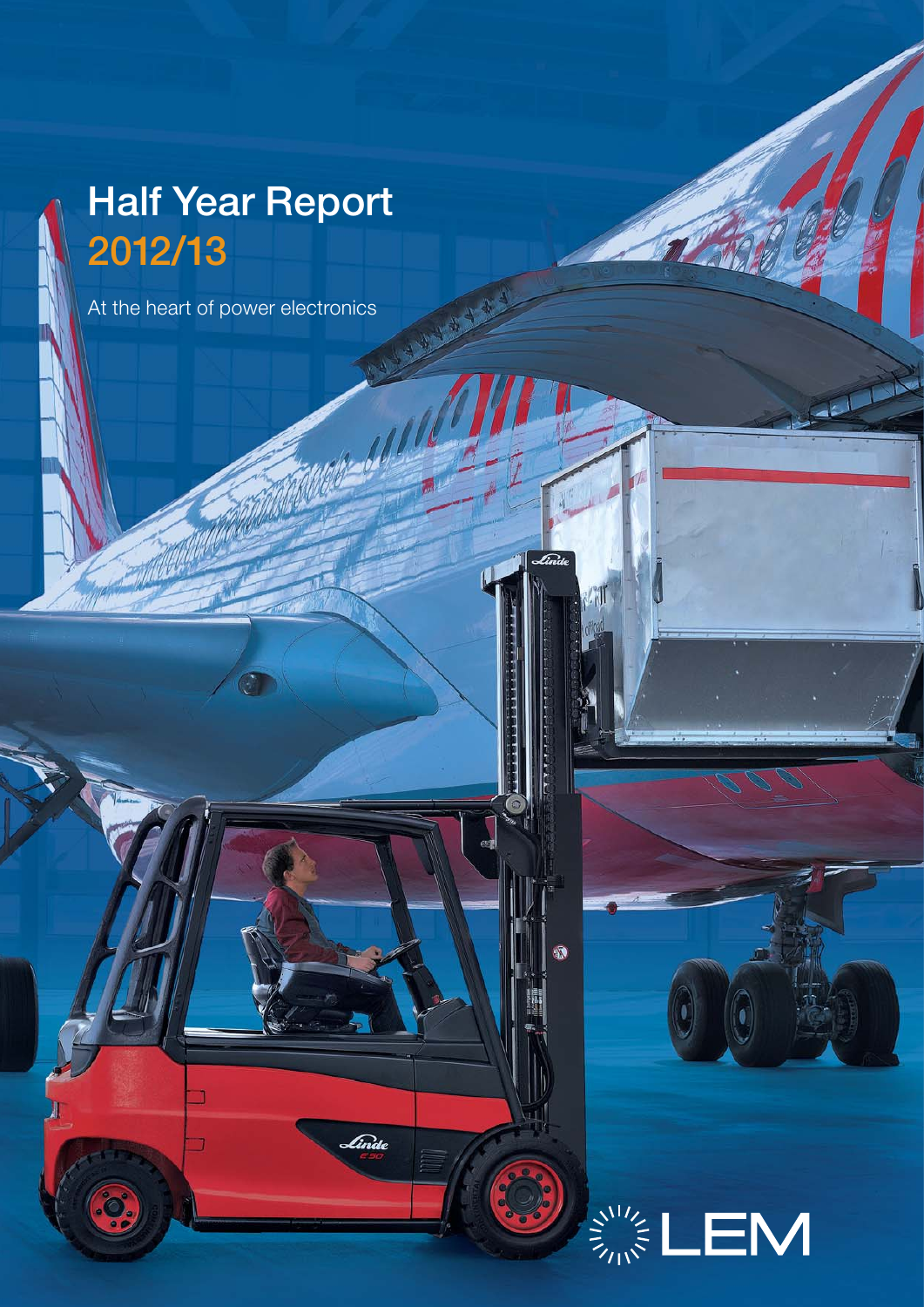## Business Report

Dear Shareholders,

The first half year 2012/13 has confirmed the trend we projected last year: LEM delivers stable results in a market environment with low visibility. Our clients face uncertainty due to the economic slowdown mainly brought on by the sovereign debt crisis in Europe. Today, the global political and economic implications of the crisis remain unclear and make long-term planning difficult.

This lack of visibility has resulted in our customers requiring increased flexibility in terms of timing and delivery volumes. We anticipated clients' short-term orders and positioned ourselves accordingly. We have carefully managed our supply chain and held sufficient raw material and subcomponents in stock in order to accommodate the volatile demand of our customers.

Our sales decreased by 1.0% to CHF 124.2 million. At constant exchange rates, sales decreased by 7.3%. Reported bookings for the first six months of 2012/13 compared to the first half year of 2011/12 increased by 49.8% to CHF 120.5 million. The Q2 book-to-bill ratio was at 0.98. For the six-month period, we observed that clients kept their stocks at very low levels and minimized their engagement.

The gross margin increased from 40.5% in the first half of 2011/12 to 42.9% in the first half of 2012/13. The operational EBIT for the first half year of 2012/13 was CHF 23.8 million, an increase of 24.1% year on year. This means we achieved an operating EBIT margin of 19.2%, which is within our target range of 15–20%.

Net profit for the first six months of 2012/13 was CHF 20.5 million, an increase of 36.6% compared to the first half year of 2011/12.

**Industry segment: robust sales in North America and Asia compensate for weak European sales** Sales in the Industry segment reached CHF 106.0 million in the first six months of 2012/13, a decrease of 6.4% compared with the first half of 2011/12. At constant exchange rates, sales decreased by 11.7%. Thanks to improved production efficiency and ramp-up of production of new products, the operational EBIT for the first half year increased by 15.4% to CHF 21.0 million. Europe remains our biggest market, accounting for 48% of sales, followed by China with 19%. Sales declined in Europe (–14%), grew in China (+6%) and remained stable in the rest of Asia and grew in North America (+12%).

- \_ Sales decreased in the drives & welding business by 18% compared to last year. Europe was weakest, decreasing 27%, with Italy and Germany being hit the hardest.
- \_ The renewable energies & power supplies business recovered during late spring but slowed down again in summer. Sales increased by 13% compared to last year. Whereas Europe weakened in solar, we observed growth in Asia, mainly China and Japan, and in North America. We observed two trends in the renewable energies business: first, growing capacities of solar power plants and the relocation of production from Europe to North America, China and Japan; second, higher requirements for environmental compatibility and accuracy driven by off-shore wind parks.
- \_ The traction business decreased (–6%), mainly due to weak European demand following the credit constraints and prolonged delays in China.
- \_ Sales in high-precision business decreased (–3%). Europe and North America were stable whereas demand weakened in Asia for test & measurement.

### **Automotive segment: conventional cars business exceed expectations**

Sales in the Automotive segment reached CHF 18.2 million, a growth of 48.4% compared to last year. At constant exchange rates, sales increased by 33.0%. Due to our focus on Asian and North American manufacturers, Automotive results have not been strongly impacted by the weak European car market.

\_ Our growth can mainly be attributed to a strong performance with battery management applications in the conventional cars business, whereas we noticed an increasing number of delays or even suspensions of new projects in the green cars business. In the conventional cars business, our sales grew by 52.2% compared to the first half of 2011/12. We achieved this result by winning market share and by extending the numbers of platforms with existing and new customers. We continue to be the market leader in the USA and have a very good market position in Asia.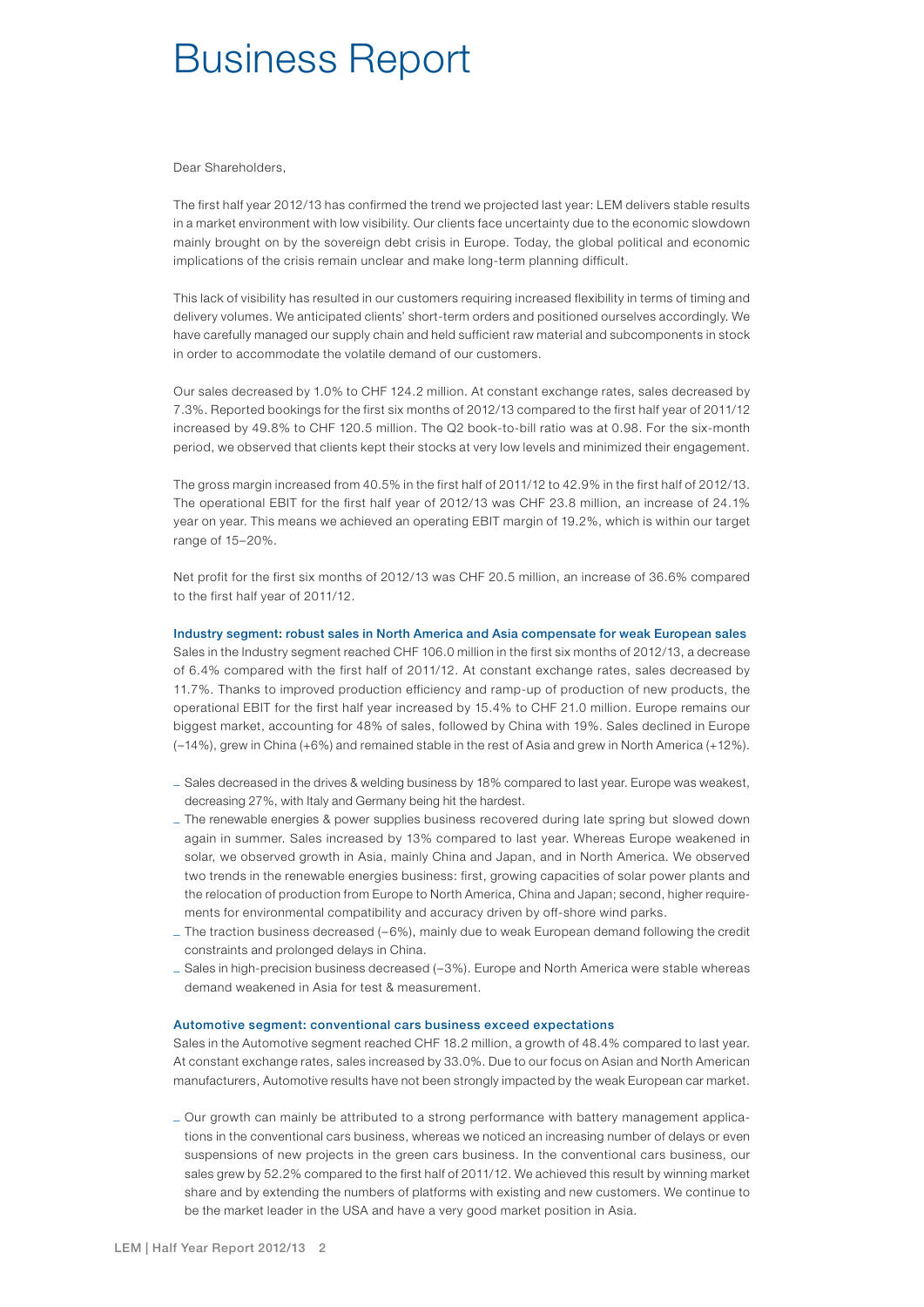\_ In the green cars business (hybrid electrical and electrical vehicles), sales grew by 34.1% compared to the first half of 2011/12.

#### **Strategy implementation on track**

In the first half year, we made progress in implementing our strategic initiatives that will serve to increase LEM's competitive advantage:

#### \_ **Increase technology leadership**

With the launch of three products in the first half year 2012/13, we remain on track with our goal to launch new products that offer either improved performance or reduced costs for our customers. A new open-loop-based product, HO, uses our new ASIC generation delivering higher precision than previously. It also offers new functionalities like overcurrent detection and stand-by mode. Furthermore, it is programmable, which represents a breakthrough in our sensor market. For the traction market, we developed a new voltage transducer, the DVL, in collaboration with key customers. This voltage transducer offers an improved performance based on new digital technology. Another new product, HFWS 63, has been designed for a smart-grid-management application.

The increased number of product launches is the result of our continued focus on innovation. We have invested CHF 6.9 million in R&D in the first half of 2012/13, representing 5.6% of sales.

#### \_ **Increase efficiency**

In 2009 LEM acquired Danfysik ACP A/S in Denmark. After its successful integration into LEM Group we decided to centralize the high-precision production. In summer 2012, we finalized the relocation of our production center from Denmark to Geneva. This grouping of production will reduce costs and facilitate efficiency improvements in the supply chain. During the relocation, we maintained product quality on its high level and assured uninterrupted on-time delivery of our products.

#### \_ **Increase production flexibility**

In order to be able to deal with the increased volatility in our markets, we improved our planning and forecasting procedures with our sales & operations planning process (S&OP). This program is based on close cooperation between the sales and operations teams and enables more precise planning of our production capacities and inventories.

### **Transfer of seat**

According to the decision taken by the shareholders at the annual shareholders' meeting on 28 June 2012 we initiated the transfer of the seat of LEM Holding SA from Plan-les-Ouates to Fribourg. The implementation progresses according to plan and will be finalized before our next annual shareholders' meeting taking place on 27 June 2013 in Fribourg.

#### **Outlook**

In the second half of 2012/13 we expect a decrease of sales in the Industry segment as a consequence of the economic slowdown. Nevertheless, thanks to the introduction of new products we intend to continue strengthening our market share. Sales in the Automotive segment are expected to remain above last year's level. Our main challenge for the second half of 2012/13 will be to adapt production to the short-term planning of our customers.

For the full financial year 2012/13, we forecast sales of CHF 230 to 240 million, compared to last year's sales of CHF 236.3 million.

Despite the persistent volatility of our markets and the difficult economic environment, we remain confident about the potential of LEM. We are well-positioned to meet the needs of our customers due to our innovation capacity, our global organization and our increased efficiency.

We would like to thank you for your continued trust in LEM.

With kind regards,

Bagdasa

Felix Bagdasarjanz Chairman of the Board of Directors

François Gabella Chief Executive Officer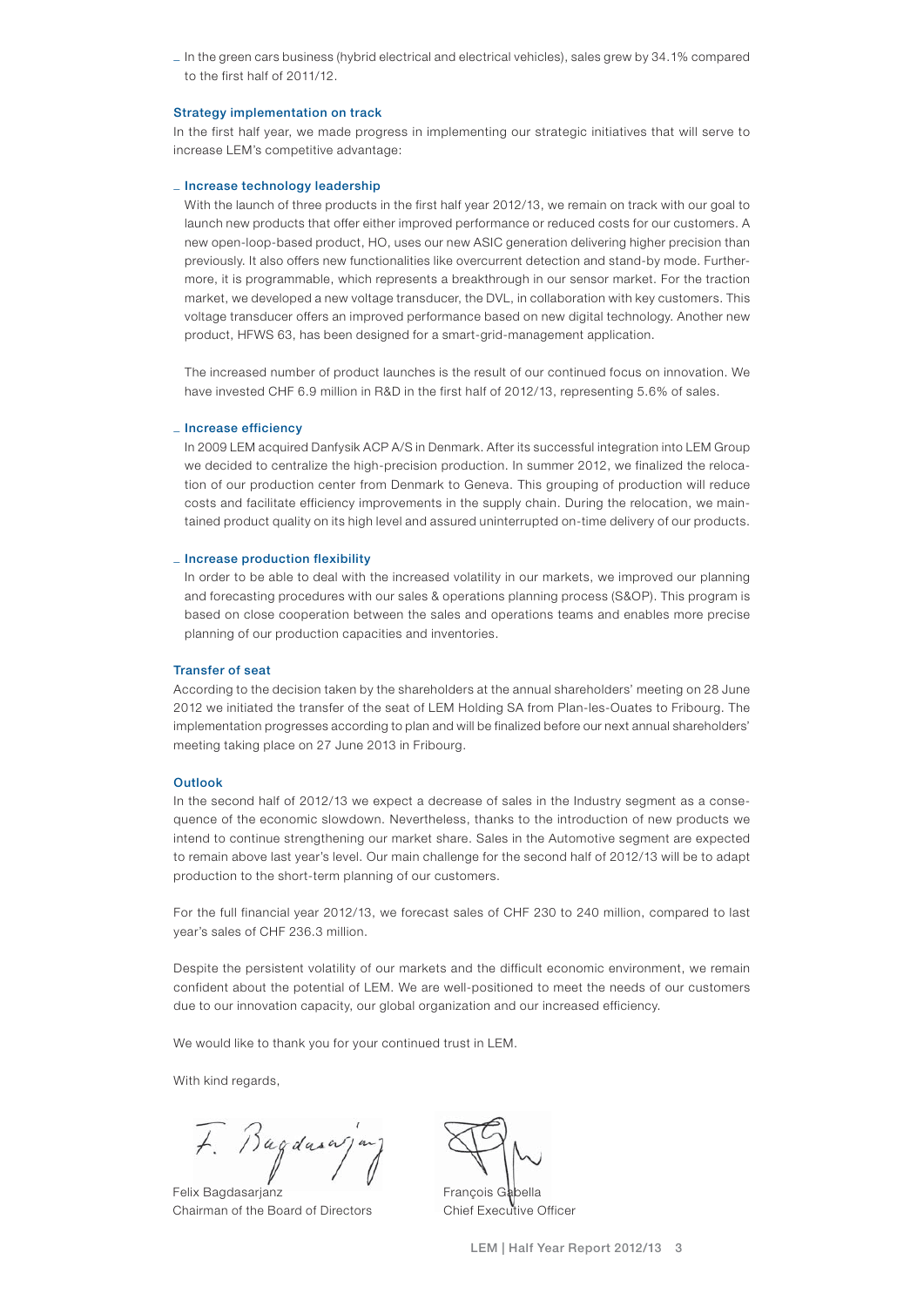## Financial Results

|                                |                | April to September |
|--------------------------------|----------------|--------------------|
| In CHF thousands               | 2012/13        | 2011/121           |
| Sales                          | 124'195        | 125'511            |
| Cost of goods sold             | (70'892)       | (74'736)           |
| <b>Gross margin</b>            | 53'302         | 50'775             |
| Sales expense                  | (11'536)       | (12'138)           |
| Administration expense         | (11'037)       | (11'953)           |
| Research & development expense | (6'923)        | (7'529)            |
| Other expense                  | (150)          | (145)              |
| Other income                   | 173            | 183                |
| <b>Operational EBIT</b>        | 23'829         | 19'194             |
| Additional SOP costs/income    | $\overline{0}$ | 619                |
| <b>EBIT</b>                    | 23'829         | 19'813             |
| Financial expense              | (58)           | (172)              |
| Financial income               | 51             | 46                 |
| Foreign exchange effect        | 722            | (1'035)            |
| <b>Profit before taxes</b>     | 24'544         | 18'651             |
| Income taxes                   | (4'015)        | (3'624)            |
| Net profit of the period       | 20'529         | 15'028             |

1 Reclassification for comparative information. Please refer to note 9.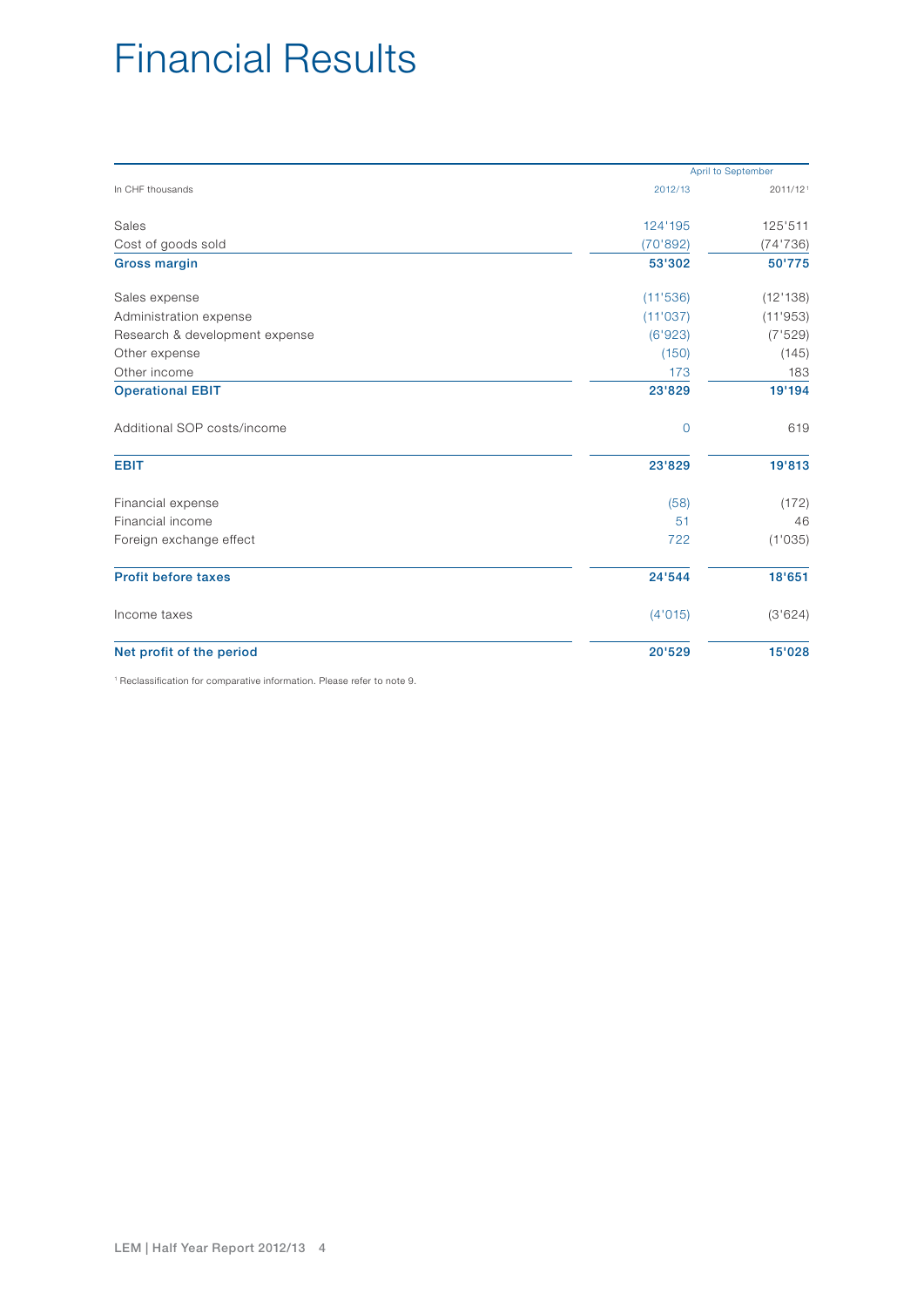Interim **Consolidated** Financial **Statements** 

**DD**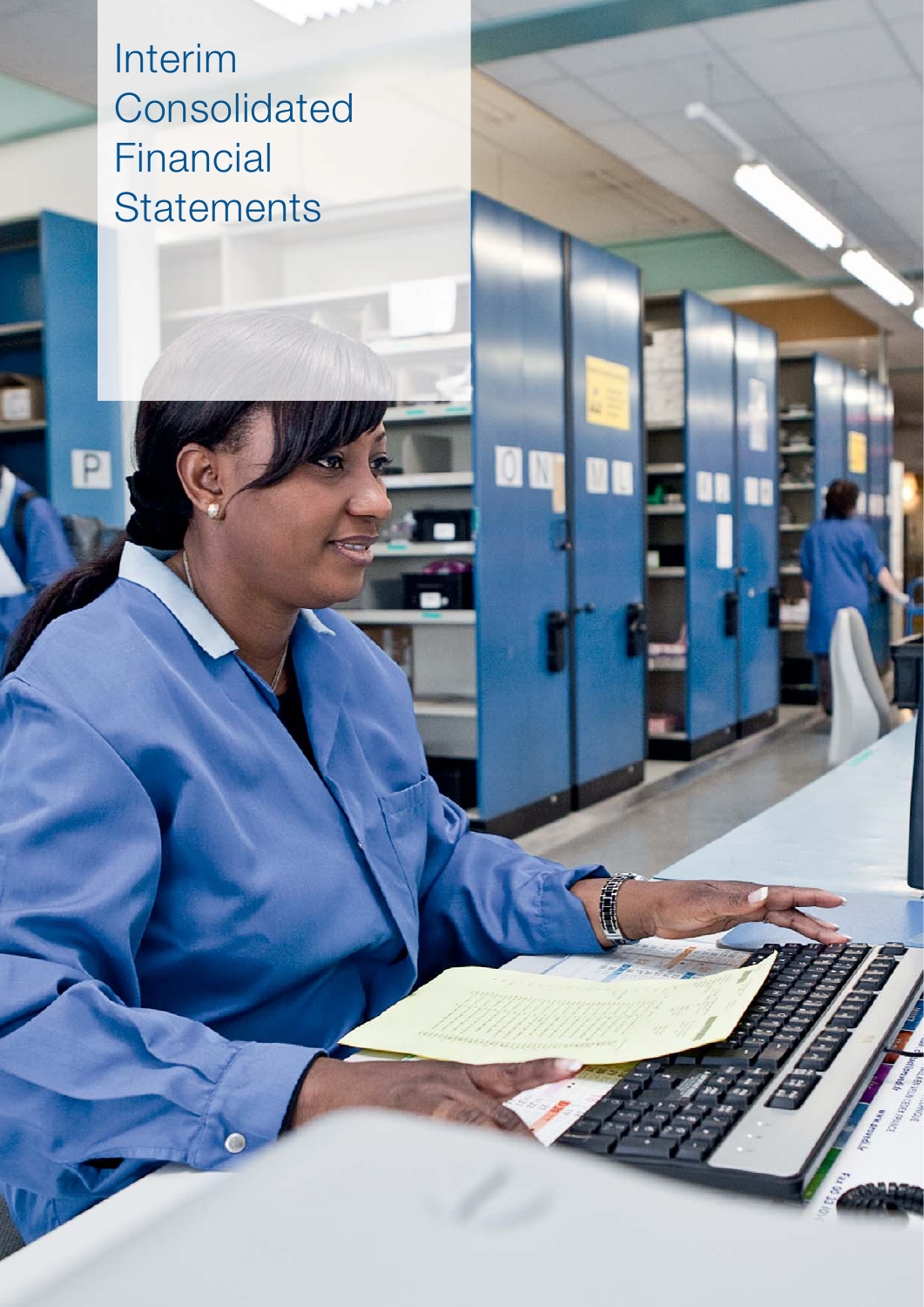## Consolidated Statement of Financial Position

| <b>Assets</b>                                                 |          |          |
|---------------------------------------------------------------|----------|----------|
| In CHF thousands                                              | 30.09.12 | 31.03.12 |
| <b>Current assets</b>                                         |          |          |
| Cash and cash equivalents                                     | 12'421   | 21'121   |
| Accounts receivable                                           | 46'629   | 42'140   |
| Inventories                                                   | 30'814   | 26'605   |
| Income tax receivable                                         | 833      | 2'009    |
| Other current assets                                          | 1'610    | 2'956    |
| <b>Total current assets</b>                                   | 92'306   | 94'831   |
|                                                               |          |          |
| Non-current assets                                            |          |          |
| Deferred tax assets                                           | 3'906    | 3'485    |
| Property, plant and equipment                                 | 24'665   | 24'173   |
| Intangible assets                                             | 6'253    | 6'657    |
| Other non-current assets                                      | 7'478    | 3'368    |
| <b>Total non-current assets</b>                               | 42'302   | 37'683   |
| <b>Total assets</b>                                           | 134'608  | 132'514  |
| <b>Liabilities and equity</b><br>In CHF thousands             | 30.09.12 | 31.03.12 |
|                                                               |          |          |
| <b>Current liabilities</b>                                    |          |          |
| Accounts payable                                              | 23'082   | 17'863   |
| Accrued expenses                                              | 15'726   | 14'855   |
| Current income tax payable                                    | 10'050   | 8'244    |
| Current provisions                                            | 2'761    | 3'043    |
| Current financial liabilities                                 | 5'033    | 3'000    |
| Other current liabilities                                     | 260      | 632      |
| <b>Total current liabilities</b>                              | 56'912   | 47'637   |
| Non-current liabilities                                       |          |          |
| Non-current provisions                                        | 441      | 457      |
| Deferred tax liabilities                                      | 2'362    | 4'217    |
| Other non-current liabilities                                 | 639      | 642      |
| <b>Total non-current liabilities</b>                          | 3'441    | 5'316    |
| <b>Total liabilities</b>                                      | 60'353   | 52'953   |
|                                                               |          |          |
| Equity                                                        |          |          |
| Share capital                                                 | 570      | 570      |
| Treasury shares and derivative instruments on treasury shares | (878)    | (1'984)  |
| Reserves                                                      | 12'688   | 11'425   |
| Retained earnings                                             | 61'875   | 69'550   |
| Equity attributable to equity holders of the parent           | 74'255   | 79'561   |
| Non-controlling interests                                     |          |          |
| <b>Total equity</b>                                           | 74'255   | 79'561   |
| <b>Total liabilities and equity</b>                           | 134'608  | 132'514  |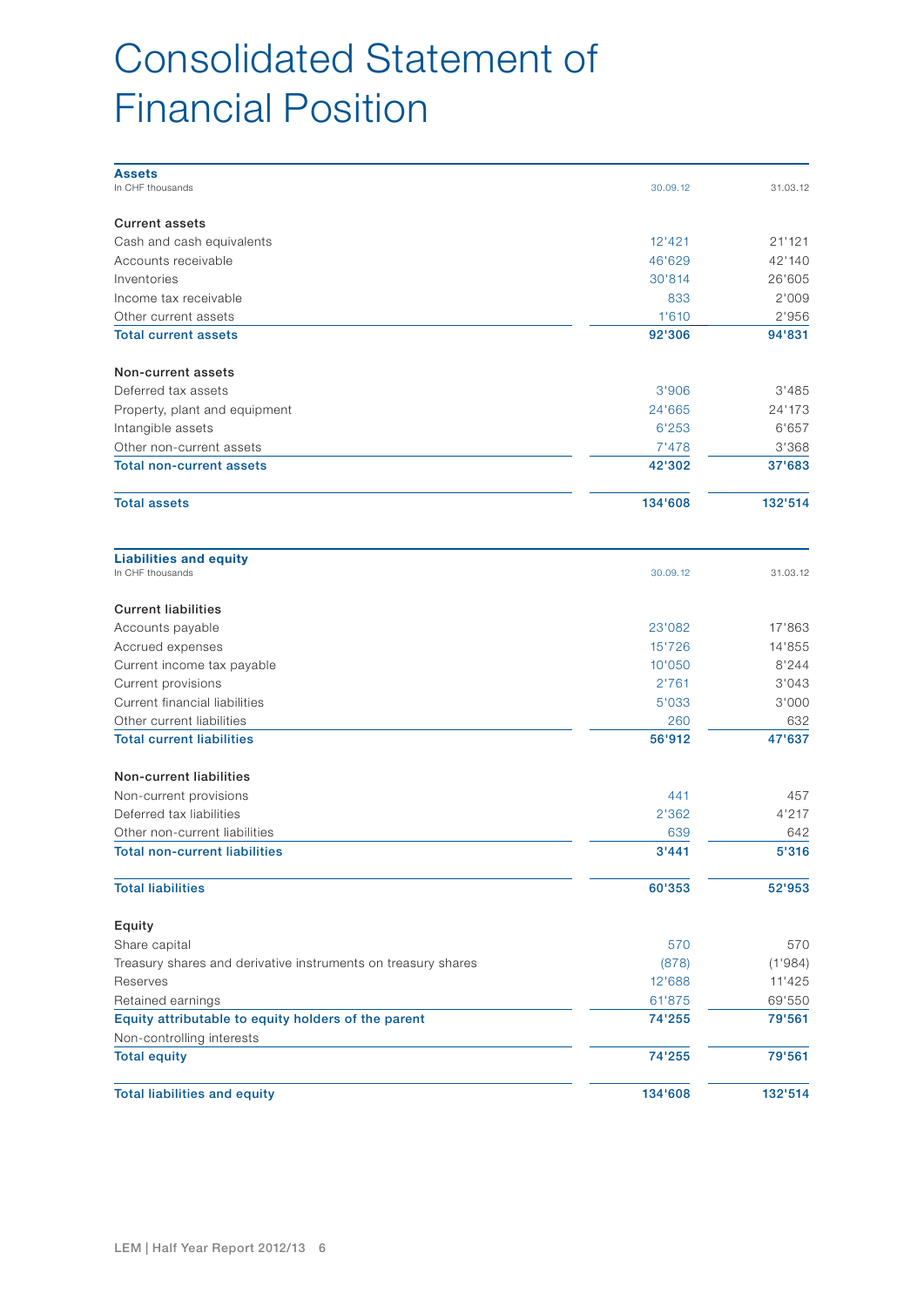## Consolidated Income Statement

|                                              | April to September |          |  |
|----------------------------------------------|--------------------|----------|--|
| In CHF thousands                             | 2012/13            | 2011/121 |  |
| Sales                                        | 124'195            | 125'511  |  |
| Cost of goods sold                           | (70'892)           | (74'736) |  |
| <b>Gross margin</b>                          | 53'302             | 50'775   |  |
| Sales expense                                | (11'536)           | (12'074) |  |
| Administration expense                       | (11'037)           | (11'440) |  |
| Research & development expense               | (6'923)            | (7'486)  |  |
| Other expense                                | (150)              | (145)    |  |
| Other income                                 | 173                | 183      |  |
| <b>Operating profit</b>                      | 23'829             | 19'813   |  |
| Financial expense                            | (58)               | (172)    |  |
| Financial income                             | 51                 | 46       |  |
| Foreign exchange effect                      | 722                | (1'035)  |  |
| <b>Profit before taxes</b>                   | 24'544             | 18'651   |  |
| Income taxes                                 | (4'015)            | (3'624)  |  |
| Net profit for the period                    | 20'529             | 15'028   |  |
| Attributable to:                             |                    |          |  |
| <b>LEM</b> shareholders                      | 20'529             | 15'028   |  |
| Net profit for the period                    | 20'529             | 15'028   |  |
| Basic and diluted earnings per share, in CHF | 18.06              | 13.25    |  |

1 Reclassification for comparative information. Please refer to note 9.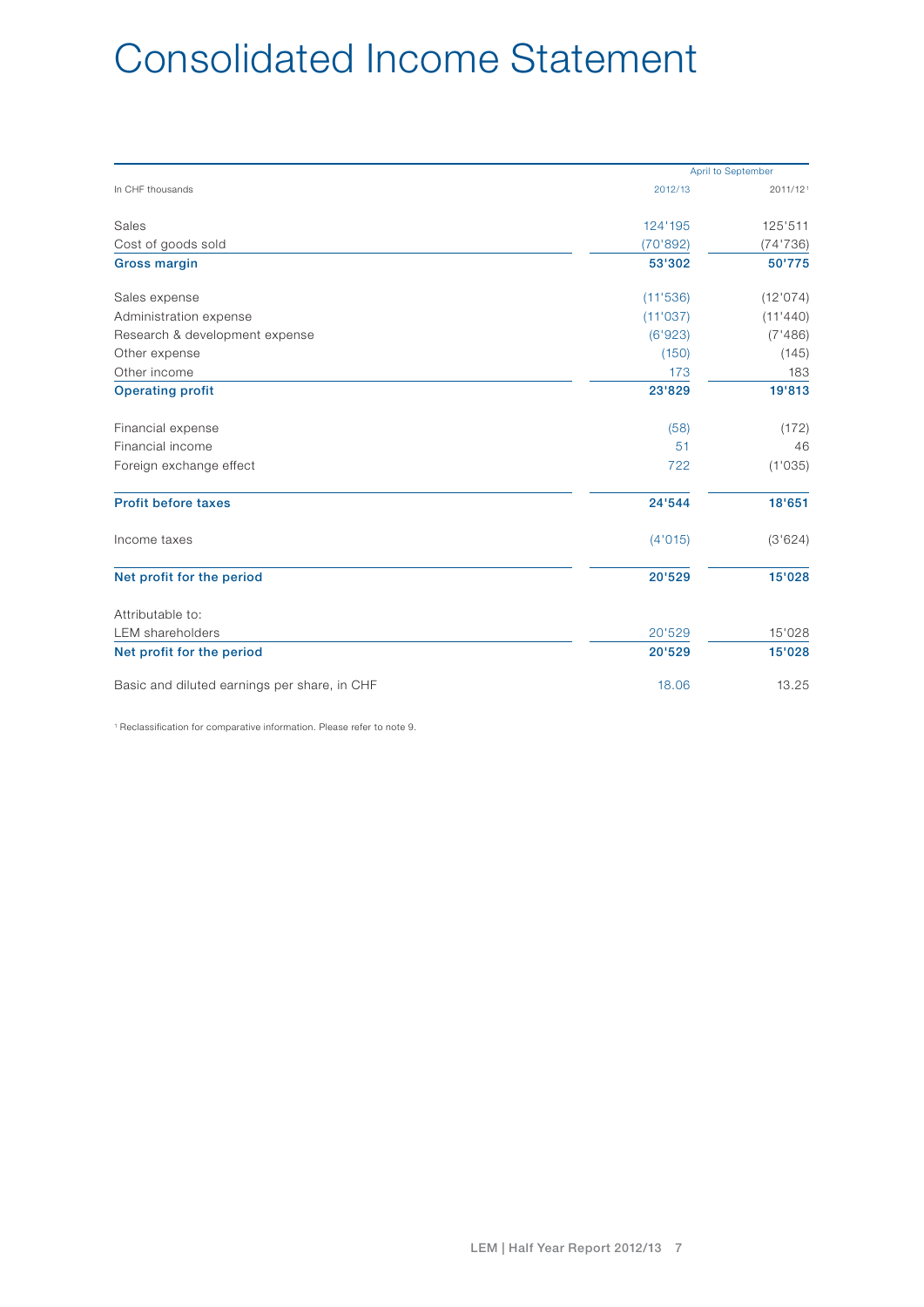## Consolidated Cash Flow Statement

|                                                          |          | <b>April to September</b> |
|----------------------------------------------------------|----------|---------------------------|
| In CHF thousands                                         | 2012/13  | 2011/12                   |
| Cash flow from operating activities                      |          |                           |
| Profit before taxes                                      | 24'544   | 18'651                    |
| Adjustment for non-cash items and taxes paid             | 125      | 90                        |
| Cash flow from changes in net working capital            | (1'630)  | (4'112)                   |
| Cash flow from operating activities                      | 23'039   | 14'629                    |
| Cash flow from investing activities                      |          |                           |
| Investment in fixed assets                               | (3'172)  | (5'309)                   |
| Investment in intangible assets                          | (163)    | (189)                     |
| Increase $(-)$ /decrease $(+)$ in other assets           | (4'110)  | $\Omega$                  |
| Cash flow from investing activities                      | (7'445)  | (5'498)                   |
| Cash flow from financing activities                      |          |                           |
| Treasury shares acquired $(-)$ /divested $(+)$           | 1'276    | (665)                     |
| Dividends paid to the shareholders of LEM Holding SA     | (28'374) | (45'461)                  |
| Increase (+)/decrease (-) in financial liabilities       | 2'000    | 21'000                    |
| Cash flow from financing activities                      | (25'098) | (25'126)                  |
| Change in cash and cash equivalents                      | (9'504)  | (15'995)                  |
| Cash and cash equivalents at the beginning of the period | 21'121   | 26'613                    |
| Exchange effect on cash and cash equivalents             | 771      | (12)                      |
| Cash and cash equivalents at the end of the period       | 12'388   | 10'606                    |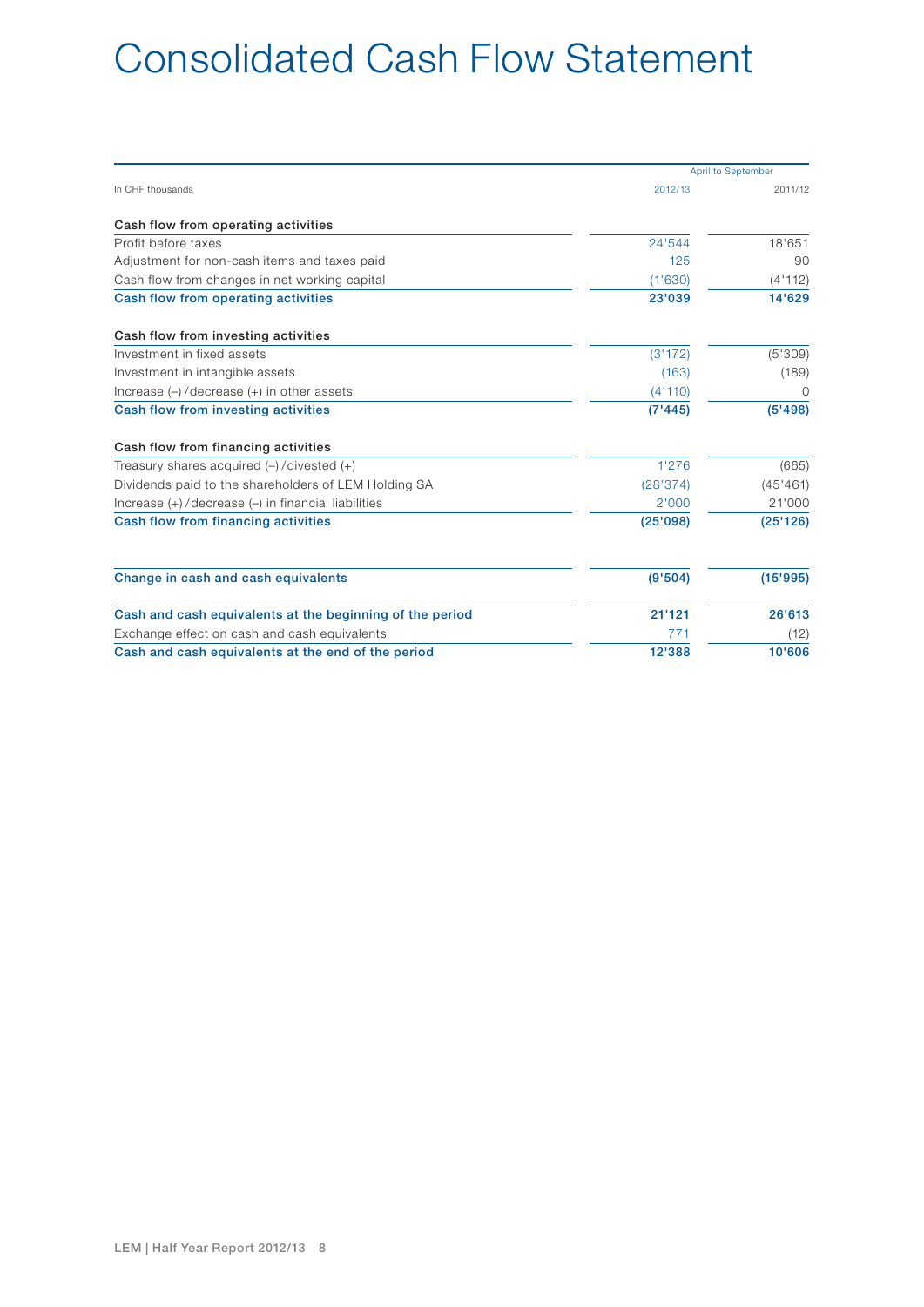## Consolidated Statement of Comprehensive Income

|                                                              | April to September |         |  |
|--------------------------------------------------------------|--------------------|---------|--|
| In CHF thousands                                             | 2012/13            | 2011/12 |  |
| Net profit for the period recognized in the income statement | 20'529             | 15'028  |  |
| Currency translation difference                              | 1'264              | 275     |  |
| Total comprehensive income for the period                    | 21'792             | 15'303  |  |
| Attributable to shareholders                                 | 21'792             | 15'303  |  |

# Consolidated Statement of Changes in Equity

## **Attributable to equity holder of the company**

|                                          |               |                 |             | Translation | Retained<br>earnings and |              |
|------------------------------------------|---------------|-----------------|-------------|-------------|--------------------------|--------------|
| In CHF thousands                         | Share capital | Treasury shares | Share plan  | reserve     | other reserves           | Total equity |
| 1 April 2011                             | 575           | (7'091)         | 1'556       | (2'676)     | 104'549                  | 96'913       |
| Net profit of the period                 |               |                 |             |             | 15'028                   | 15'028       |
| Other comprehensive income               |               |                 |             | 275         |                          | 275          |
| Total comprehensive income               |               |                 |             | 275         | 15'028                   | 15'303       |
| Changes in capital                       | (5)           | 3'968           |             |             | (3'963)                  | (0)          |
| Dividends paid                           |               |                 |             |             | (45'461)                 | (45'461)     |
| Performance share plan                   |               | 1'681           | (1'556)     |             | (216)                    | (91)         |
| Purchase and sales of<br>treasury shares |               | (665)           |             |             | (5)                      | (670)        |
| 30 September 2011                        | 570           | (2'107)         | $\mathbf 0$ | (2'401)     | 69'932                   | 65'994       |
| 1 April 2012                             | 570           | (1'984)         | $\mathbf 0$ | (2'502)     | 83'477                   | 79'561       |
| Net profit of the period                 |               |                 |             |             | 20'529                   | 20'529       |
| Other comprehensive income               |               |                 |             | 1'264       |                          | 1'264        |
| Total comprehensive income               |               |                 |             | 1'264       | 20'529                   | 21'792       |
| Dividends paid                           |               |                 |             |             | (28'374)                 | (28'374)     |
| Purchase and sales of treasury<br>shares |               | 1'106           |             |             | 170                      | 1'276        |
| 30 September 2012                        | 570           | (878)           | $\mathbf 0$ | (1'238)     | 75'802                   | 74'255       |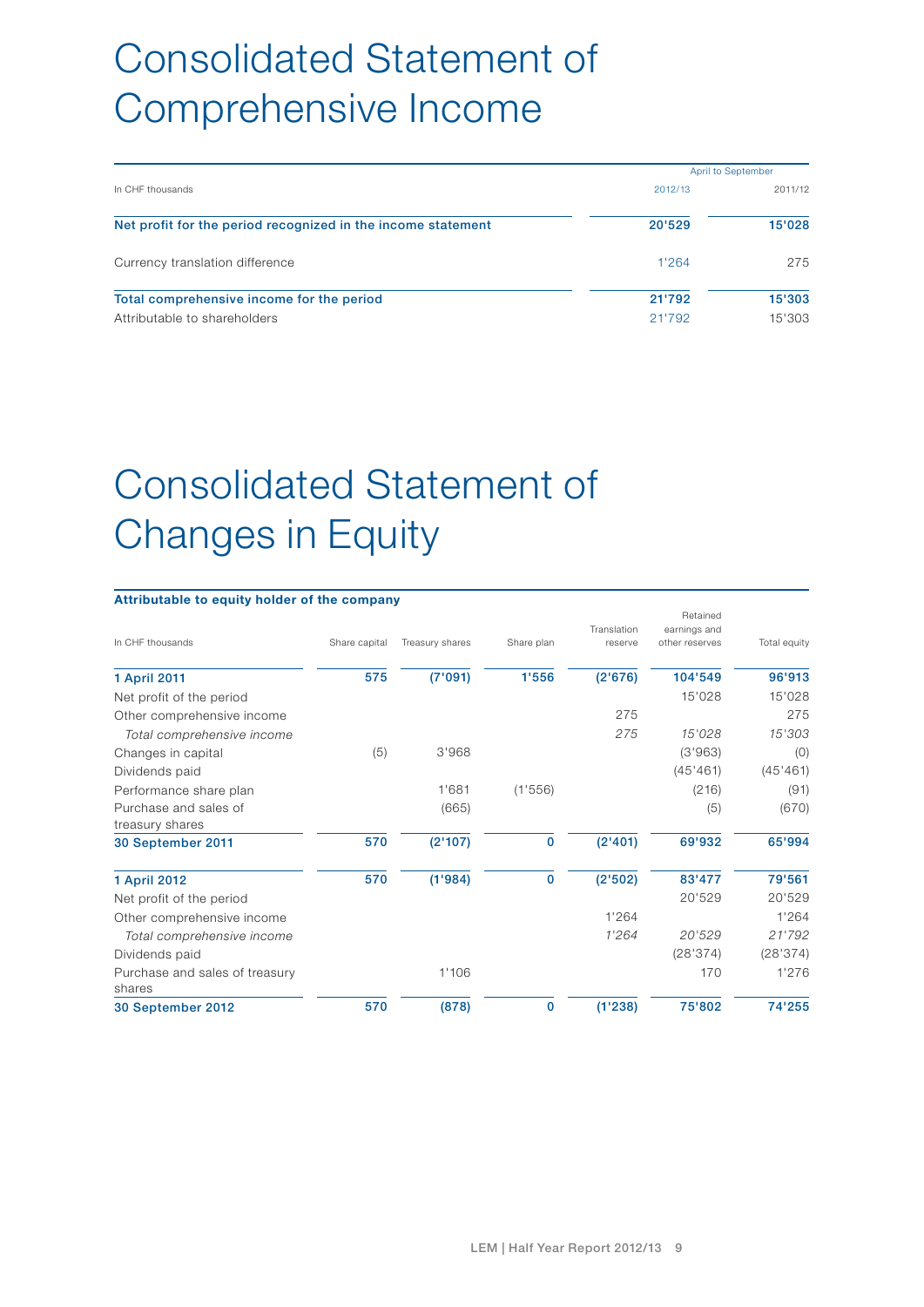## Notes to the Interim Consolidated Financial Statements

### **1 Nature of operations**

LEM Group is a market leader in providing innovative and high-quality solutions for measuring electrical parameters. Its core products – current and voltage transducers – are used in a broad range of applications in drives & welding, renewable energies & power supplies, traction, high precision, conventional and green cars businesses.

### **2 Basic principles of group accounting**

These unaudited consolidated financial statements for the six months ended on 30 September 2012 have been prepared in accordance with International Accounting Standard (IAS) 34 "Interim Financial Reporting." They do not include all the information and disclosures presented in the annual consolidated financial statements and should therefore be read in conjunction with the year ended 31 March 2012.

The accounting and valuation policies are consistent with those applied in preparing the annual consolidated financial statements for the year 2011/12, except where noted below.

The preparation of the interim consolidated financial statements requires management to make estimates and assumptions that affect the reported amounts of revenues, expenses, assets and liabilities and disclosure of contingent liabilities at the date of the financial statements. If in the future such estimates and assumptions, which are based on management's best judgement at the date of the financial statements, deviate from the actual circumstances, the original estimates and assumptions will be modified as appropriate in the period in which the circumstances change.

In accordance with IAS 1 "Presentation of Financial Statements," the financial information is presented in thousands of CHF. The totals are calculated with the original unit amounts, which could lead to rounding differences. These differences in thousands of units are not changed in order to keep the accuracy of the original data.

### **3 Segment information**

| In CHF thousands |          | April to September 2011 |                           |  |
|------------------|----------|-------------------------|---------------------------|--|
|                  | Industry | <b>Automotive</b>       | <b>LEM Group</b><br>Total |  |
| Sales            | 113'251  | 12'260                  | 125'511                   |  |
| Operating profit | 18'739   | 1'074                   | 19'813                    |  |

| In CHF thousands |          | April to September 2012 |                                  |  |
|------------------|----------|-------------------------|----------------------------------|--|
|                  | Industry | Automotive              | <b>LEM Group</b><br><b>Total</b> |  |
| Sales            | 105'992  | 18'203                  | 124'195                          |  |
| Operating profit | 20'976   | 2'853                   | 23'829                           |  |

### **4 Adjustments to new IAS/IFRS standards and interpretations**

The following new and revised standards and interpretations became effective for the reporting year 2012/13:

- \_ Amendments to IAS 12 "Deferred Tax": Recovery of underlying assets provide a practical approach for measuring deferred tax liabilities and deferred tax assets when investment property is measured using the fair value model.
- Amendments to IFRS 1: Severe Hyperinflation and Removal of Fixed Dates for First-time Adopters provide relief from having to reconstruct transactions that occurred before the date of transition to IFRSs.
- Amendments to IFRS 7 "Disclosures": Transfers of financial assets require disclosures to help users of financial statements evaluate the risk exposures relating to transfers of financial assets and the effect of those risks on an entity's financial position.

The new and revised standards do not have a material effect on the consolidated financial statements of LEM Group.

### **5 Other non-current assets**

LEM Group increased other non-current assets by CHF 4.0 million due to the prepayment of retirement contributions to the Swiss retirement fund.

### **6 Financial liabilities**

LEM Group increased financial short-term liabilities to CHF 5.0 million (CHF 3.0 million at 31 March 2012) via short-term credit lines.

For the purpose of the consolidated statement of cash flow, the bank loans are shown in the cash flow from financing activities.

### **7 Provisions**

The transfer of LEM Denmark's contract manufacturing and R&D activities to LEM Switzerland has been effective during the first half year. The associated restructuring provision has been used.

### **8 Shareholders' equity**

At the shareholders' meeting held in Geneva on 28 June 2012, the shareholders approved the distribution of an ordinary dividend of CHF 25.00 per share. The gross dividend paid on 9 July 2012 amounted to CHF 28'374 thousand (prior year: ordinary dividend of CHF 40.00; total CHF 45'461 thousand).

In the first half year 2012/13, the 3'419 remaining treasury shares on LEM's own account have been sold for a total amount of CHF 1'619 thousand.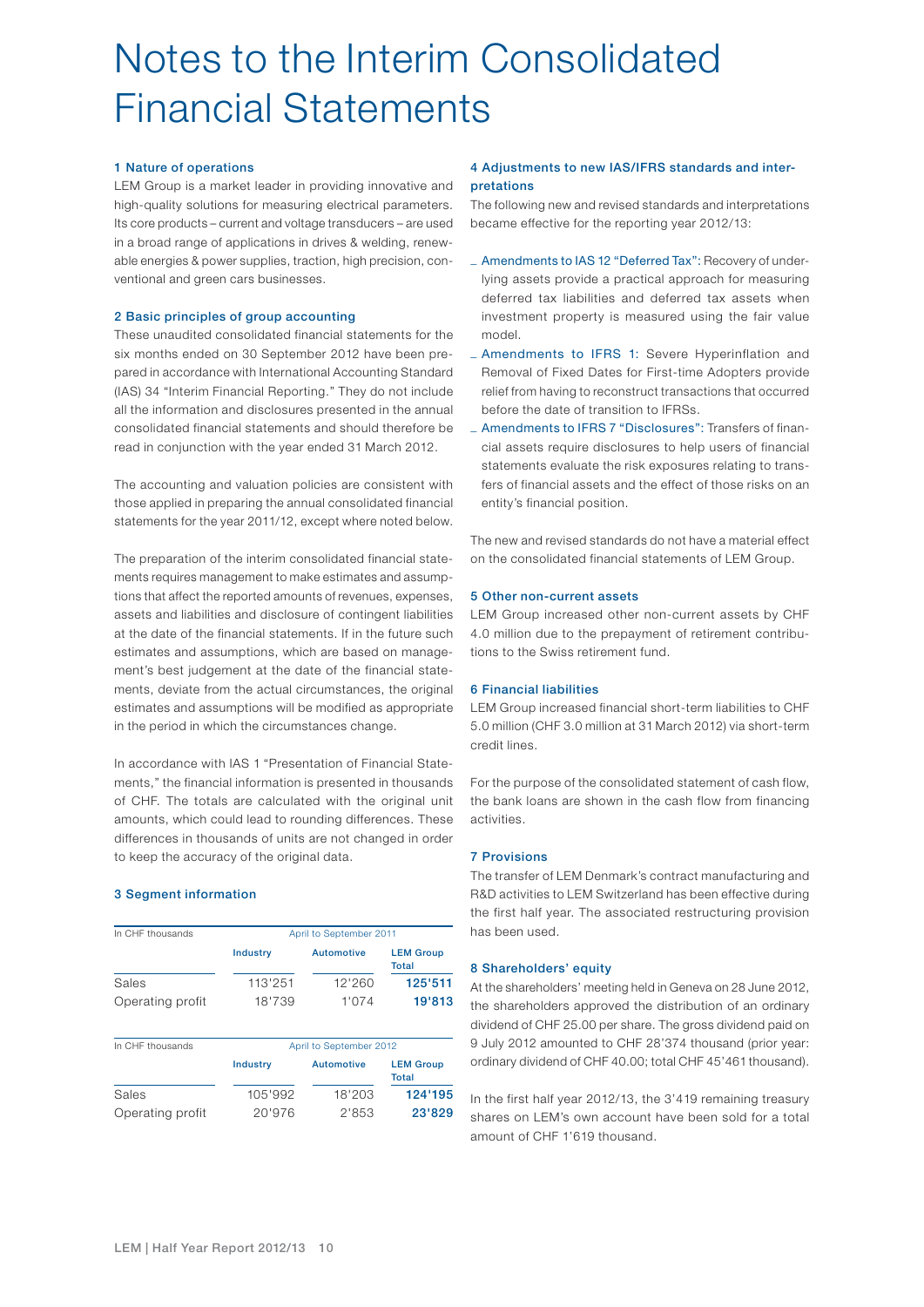In the frame of its market-making contract, LEM has acquired a net of 625 shares for a total amount of CHF 343 thousand. At 30 September 2012, LEM owns 1'794 treasury shares.

### **9 Change in the classifications of items in the consolidated income statement**

In the frame of the continuous improvement of its processes and systems, LEM has reviewed the definition of each line of its consolidated income statement and reached the conclusion that some items should be reclassified in order to provide a more relevant financial information about its operations.

These reclassifications are related to the following items:

- \_ Prior to the reclassification, management compensation had partially been shown in administration expenses and partially in the lines to which the managers contributed. After the reclassification, all management compensation is shown in the line to which the managers contribute.
- \_ Facility cost (rent, energy, ...) has been attributed into the lines according to the resources used by each activity.
- \_ Expenses of operation support teams had previously been shown partially in administration expenses. After the reclassification, these expenses are fully shown in cost of goods sold.

The impacts by category of changes are disclosed below:

| In CHF thousands        |                                   |                          |                                      |                     |
|-------------------------|-----------------------------------|--------------------------|--------------------------------------|---------------------|
|                         | <b>Management</b><br>compensation | <b>Facility</b><br>costs | <b>Operation</b><br>support<br>costs | <b>Total impact</b> |
| Sales                   |                                   |                          |                                      | U                   |
| Cost of goods sold      | (1'174)                           | (825)                    | (550)                                | (2'549)             |
| <b>Gross margin</b>     |                                   |                          |                                      | (2'549)             |
| Sales expense           | (3)                               | (226)                    |                                      | (229)               |
| Administration expense  | 1'552                             | 1'246                    | 550                                  | 3'348               |
| R&D expense             | (375)                             | (195)                    |                                      | (570)               |
| Other expense           |                                   |                          |                                      | $\left( \right)$    |
| Other income            |                                   |                          |                                      | $\left( \right)$    |
| <b>Operational EBIT</b> | O                                 | (0)                      | 0                                    | (0)                 |

#### **10 Income taxes**

Income tax expense is calculated based on the best estimate of the applicable annual income tax rate expected for the full year.

The decrease in the effective tax rate of LEM Group is due to the qualification as High- and New-Technologies Enterprise in China and to the new double taxation agreement between Japan and Switzerland, which liberates dividend payments from LEM's Japanese subsidiary from withholding taxes.

### **11 Changes in scope of consolidation**

During the year, the activity of LEM SA has been separated into two distinct companies. LEM Intellectual Property SA is in charge of the intellectual property of the Group, with its office in Fribourg; LEM Switzerland SA is responsible for the Swiss production and contract R&D activities, with its office in Geneva.

LEM is currently in the process of simplifying the structure of its European agencies. At 30 September 2012, this has not generated any changes in the scope of consolidation.

### **12 Events after the balance sheet date**

The Board of Directors and Senior Management are not aware of any significant events up to the date of approval of the consolidated financial statements on 5 November 2012 that would require an adjustment in carrying amounts of the Group's assets and liabilities.

#### **13 Exchange rates**

The following exchange rates were used:

|            | Period-end rate for |          | Period average rate for |                  |
|------------|---------------------|----------|-------------------------|------------------|
|            | balance sheet       |          |                         | income statement |
|            | 30.09.12            | 31.03.12 | 2012/13                 | 2011/12          |
| <b>EUR</b> | 1.208               | 1.204    | 1.202                   | 1.209            |
| GBP        | 1.519               | 1.444    | 1.500                   | 1.373            |
| JPY        | 0.0121              | 0.0109   | 0.0120                  | 0.0106           |
| USD        | 0.940               | 0.902    | 0.949                   | 0.847            |
| <b>RUB</b> | 0.030               | 0.031    | 0.030                   | 0.030            |
| CNY        | 0.148               | 0.142    | 0.150                   | 0.131            |
| DKK        | 0.162               | 0.162    | 0.162                   | 0.162            |
|            |                     |          |                         |                  |